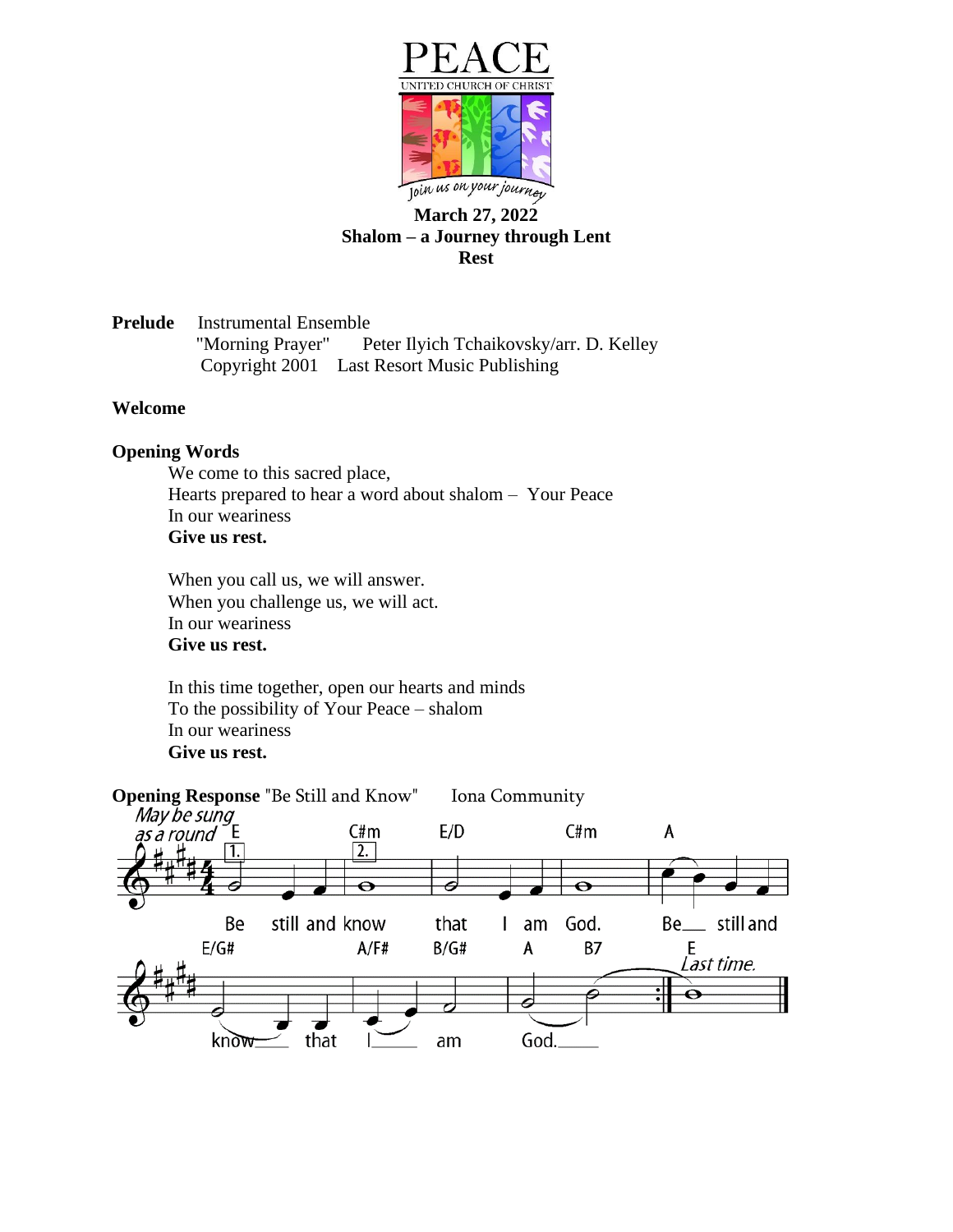**Prayer of Invocation** Dom Helder Camara Come Holy One! Do not smile and say you are already with us. Millions do not know you and to us who do, what is the difference? What is the point of your presence if our lives do not alter? Change our lives, Shatter our complacency. Make your word our life's purpose. Take away the quietness of a clear conscience. Press us uncomfortably. For only thus that other peace is made, your peace. Amen

### **Children's Time**

#### **The Witness of Music** Instrumental Ensemble

"Prayer" (Ave verum corpus) Wolfgang Amadeus Mozart/arr. W. Hanson Copyright 1964 Hope Publishing Company

#### **Readings:**

## **Genesis 1: 1, 2:1-3**

In the beginning God created the heavens and the earth,

When the heavens and the earth were finished, and all their multitude. And on the seventh day God finished the work that God had done, and God rested on the seventh day from all the work that God had done. So God blessed the seventh day and hallowed it, because on it God rested from all the work that God had done in creation.

#### **Exodus 20:8-11**

Remember the sabbath day and keep it holy. For six days you shall labor and do all your work. But the seventh day is a sabbath to the Holy One your God; you shall not do any work—you, your son or your daughter, your servants and workers, your livestock, or the alien resident in your towns. For in six days the Holy One made heaven and earth, the sea, and all that is in them, but rested the seventh day; therefore, the Holy One blessed the sabbath day and consecrated it.

#### **For the wisdom contained in these holy words, we give thanks. Amen**

## **Sermon Rev. Wendy Bruner**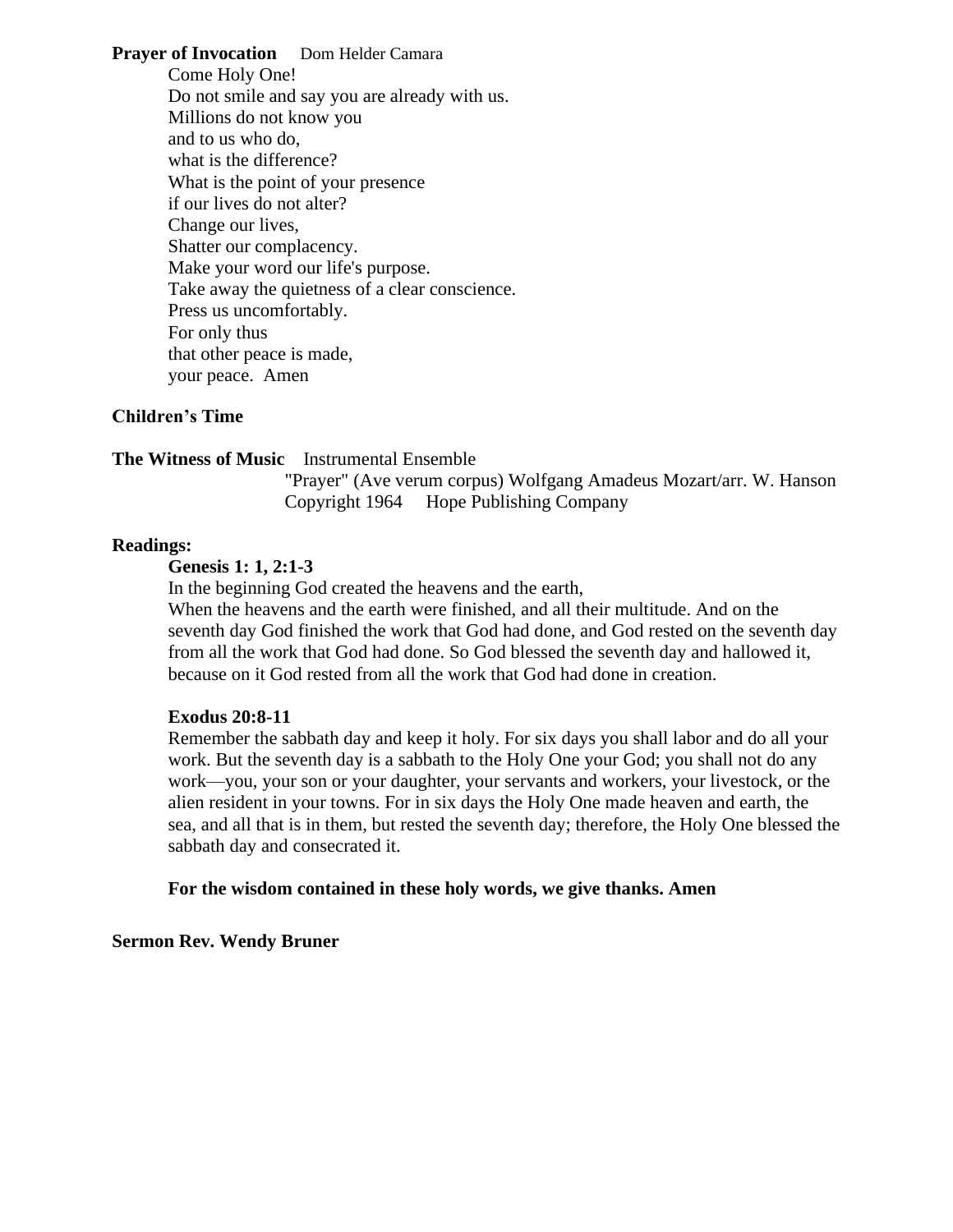$\overline{O}$ God you made the Sab - bath day, Your gift, your law. your You gave your chil - dren, long - op - pressed, Your free - ing gift of rhy Life's sa cred ÷. thm seems long gone; The world,  $un$ blink ing, Je Christ  $\sim$ sus lives! He makes **us** new! On Sun - days now, we ┵ ្ទុ You with ing way. made, in each heart heal al SO bath rest. You Sab bath free too: Sab give **us** dom, ä, ÷. ÷, Your car ries on. Spir it calls us! Slow our pace l, ÷, ship With lift joy wor  $\overline{\phantom{a}}$ you. hearts up Ĭ. ed, re stored, £ s £ ಕ ₹ . this part. long ing for day А a Our lives more than work we do. are That we may hear your word of grace. Your church out to serve you Lord. goes s ь ß

## **Hymn** "O God, You Made the Sabbath Day"

## **Joys and Concerns**

## **Prayer**

Creator, who art in heaven, hallowed be your name. Your kin-dom come, your will be done on earth as it is in heaven. Give us this day our daily bread, and forgive us our debts as we forgive our debtors, and lead us not into temptation, but deliver us from evil. For yours is the kin-dom, and the power, and the glory for ever and ever. Amen.

## **How shall we join God's work in the world?**

**Mission Moment** One Great Hour of Sharing Pat Allen